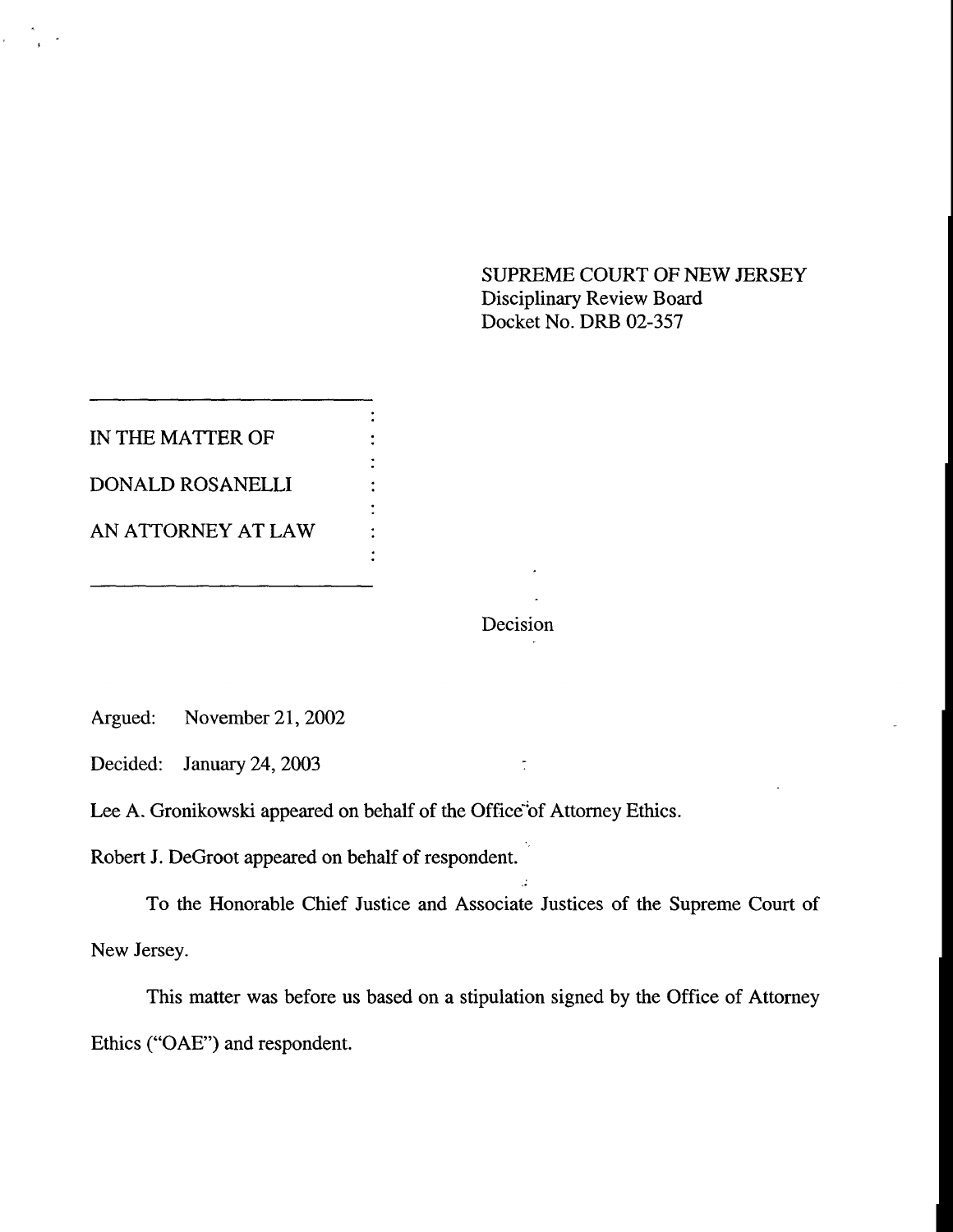Respondent was admitted to the New Jersey bar in 1981. Although he has no disciplinary history, he has been ineligible to practice law since September 24, 2001, according to the records of the New Jersey Lawyers' Fund for Client Protection. He maintains a law office in Newark, Essex County, New Jersey.

 $*$   $*$   $*$ 

On January 19, 2001 respondent was charged in Bergen County with a violation of *N.J.S.A.* 2C:24-4b(5)(b), endangering the welfare of a child by possessing a photographic depiction of a child engaged in a sexual act, a crime of the fourth degree. The criminal complaint filed against respondent alleged that he possessed twenty-eight pages containing twenty-three pictures of children engaged in various sexual acts. On October 18, 2001 he pleaded guilty to the accusation and was admitted into the pre-trial intervention program.

For purposes of the criminal and disciplinary proceedings, respondent was examined by Daniel P. Greenfield, M.D., a psychiatrist. Dr. Greenfield's March 26, 2002 report was included as Exhibit 4 to the OAE's investigative report and was incorporated in the stipulation by reference. That report describes respondent's account of the events as follows: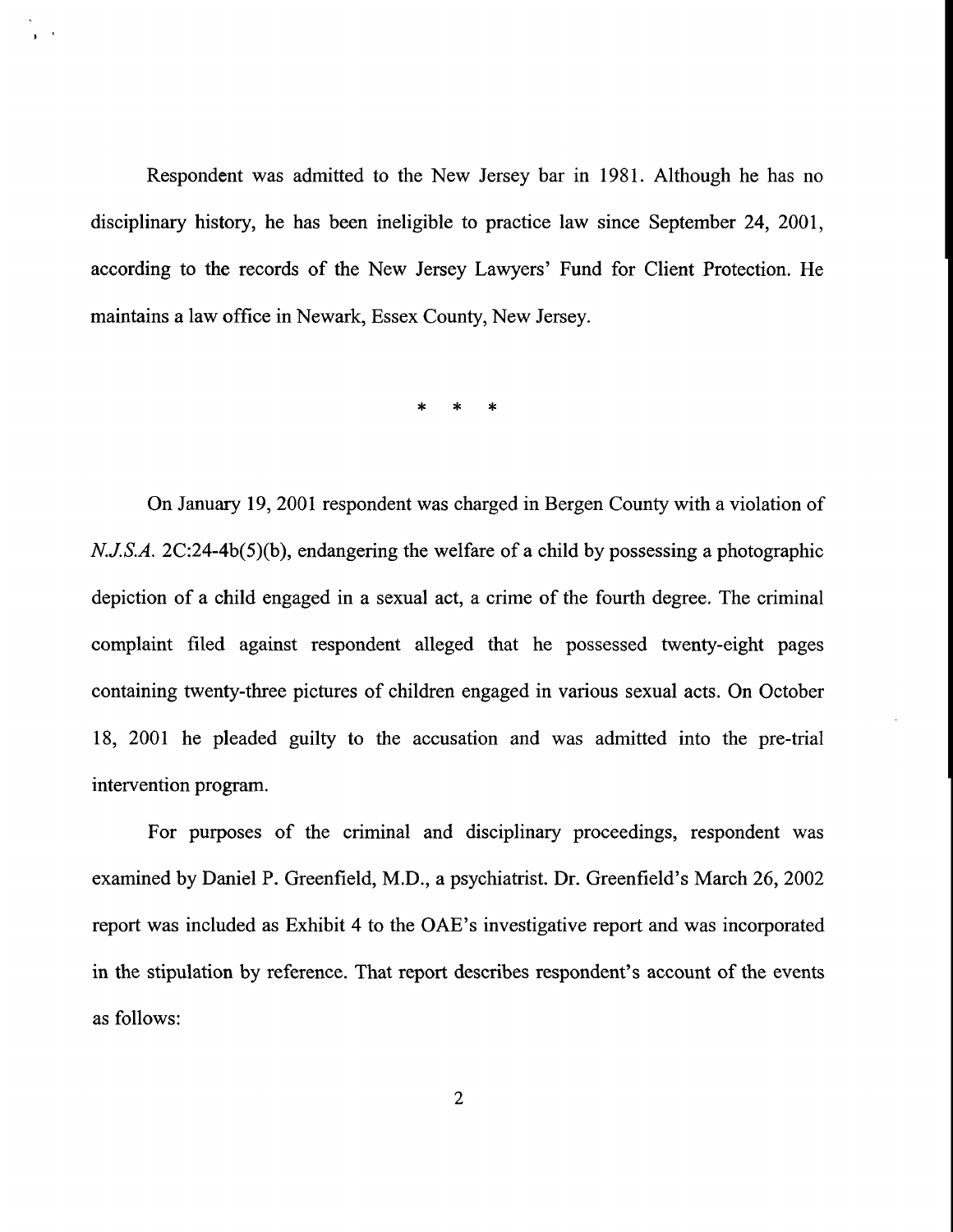I'm on the internet, January or February, 2000, with adult pornography, chat rooms, trading pictures. Answer references to child pornography, one site, non-sexual with young kids, eleven- to- seventeen years old. I joined with a credit card for one month and downloaded about a thousand pictures. The idea of child pornography was titillating. I found sites and chat rooms. I was into child pornography, excluding pictures.

That became the vehicle for transfer of child pornography. I was listed to receive copies and accumulated a lot of pictures. I was turned on by the illicit process, the pictures didn't excite me that much. About eight months I hung on, and also took downloads. I then periodically cleaned the house.

Gary White, my friend, was a cancer patient at Hackensack University Medical Center [HUMC], who stayed with me for about eight months. I was in the apartment. I was gone one day, and Gary looked for a phone book while I was gone. The pictures slid out. Later he called me and said 'we've gotta talk.' I was mortified and shocked that he had found the pictures.

He told me that I needed help and to go to the police for intervention. I said 'no,' that would destroy my career and my life. He said 'no,' I've spoken with them. They won't prosecute. I said 'no,' and he said 'either you go or I go.'

I said 'Go with me.' I was concerned about my thirty-year relationship with a good friend. I couldn't destory [sic] the twenty-eight pictures or throw out the computer, and say that Gary lied. I was awake all night. I drove with the pictures and computer myself to the Hackensack Police Department, and Gary was permitted to leave. I was questioned for the next eight hours, and told by them that I would be prosecuted.

They booked me and released me on my own recognizance. I signed a release, got a computer, was transported to the police station. There was no newspaper coverage. The police were concerned that I would become suicidal.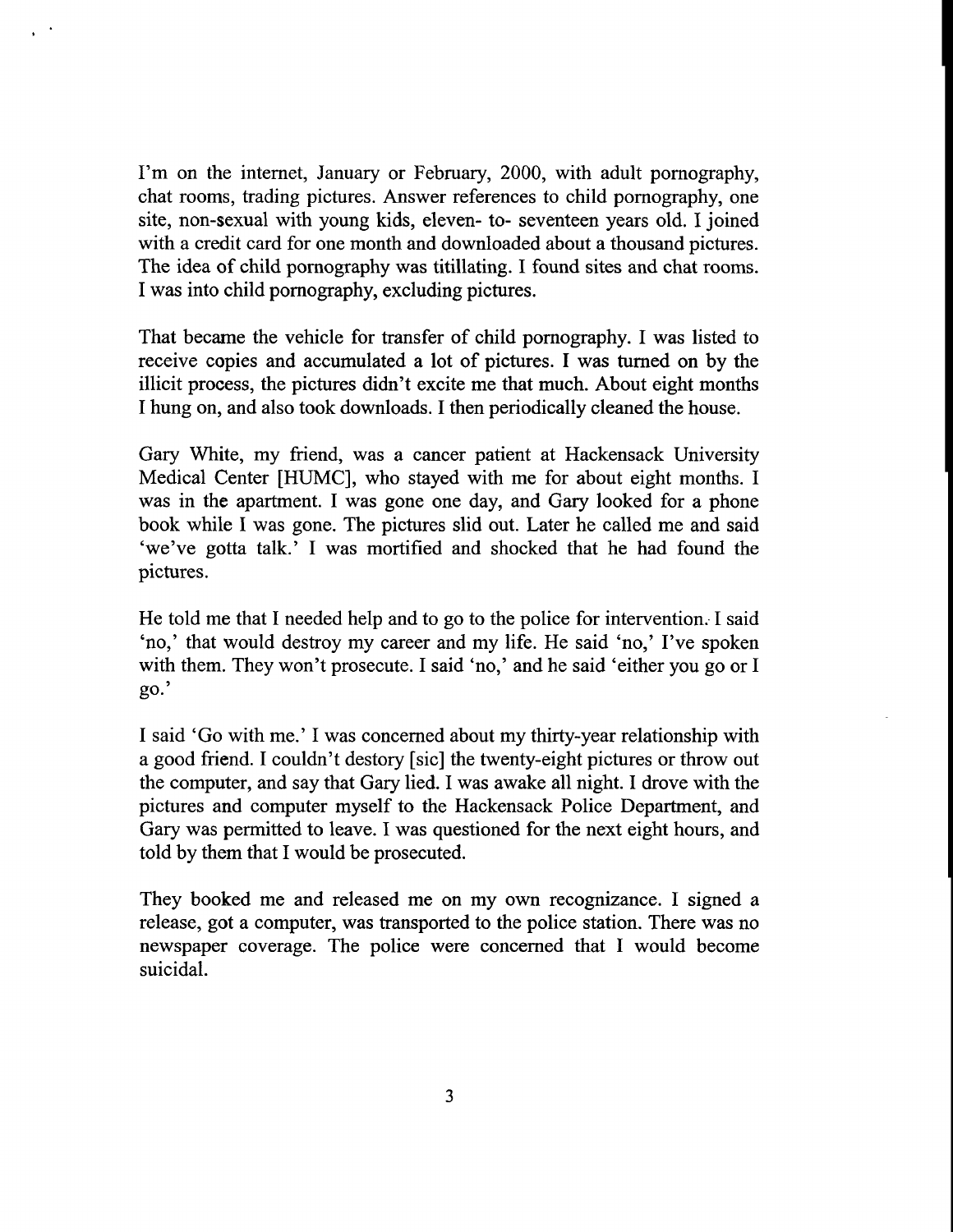According to Dr. Greenfield's report, in 1988, at the age of thirty-seven, respondent admitted that he was an alcoholic and began attending AA meetings. Dr. Greenfield concluded that, although respondent suffered from depression and alcohol abuse, the appropriate treatment that he continues to receive reinforced the view that respondent is not likely to engage in similar misconduct in the future. In February 2001 respondent began treatment with Patricia Sermabeikian, LCSW. As the date of Dr. Greenfield's report, March 26, 2002, respondent was having weekly therapy sessions with Sermabeikian, who also submitted a report indicating that respondent did not present a risk to his clients, to children or to the community. Melvin Rand, a psychologist who, at the request of the Bergen County Prosecutor's Office, evaluated respondent in connection with the criminal proceeding, ruled out "serious sexual psychopathology" and did not oppose respondent's entry into the pre-trial intervention program.

The OAE urged us to suspend respondent for six months, distinguishing this case from *In re MeBroom,* 158 N.J. 258 (1999), where a two-year suspension was imposed for similar conduct.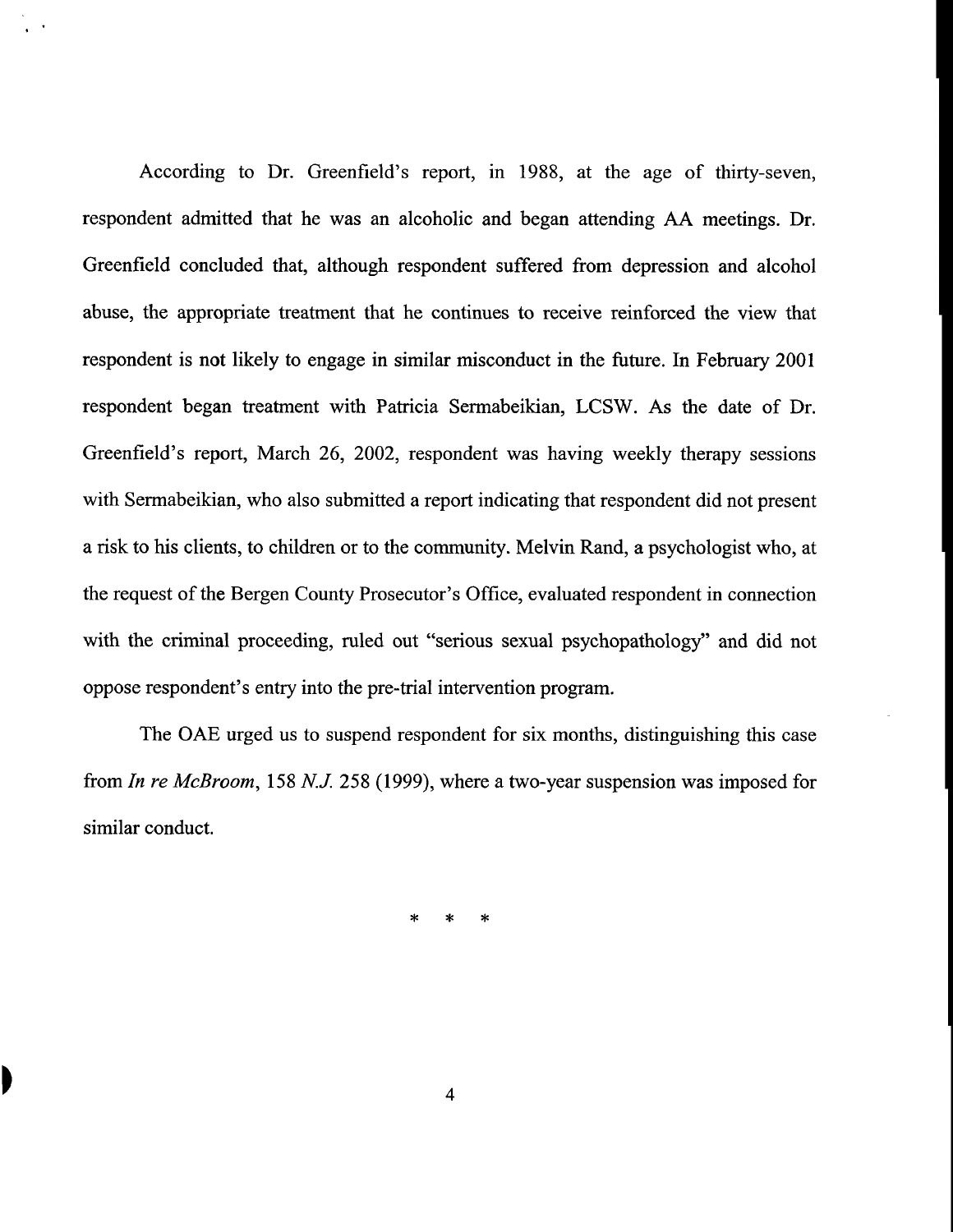Respondent's guilty plea to a criminal offense and his admissions in the stipulation established a violation of *RPC* 8.4(b) (commission of a criminal act that reflects adversely on the lawyer's honesty, trustworthiness or fitness as a lawyer). The primary issue for us to determine is the quantum of discipline.

In cases involving sexual misconduct, the discipline has ranged from a reprimand to disbarment. Reprimand cases include *In re Gilligan,* 147 N.J. 268 (1997) (attorney was convicted of lewdness when he exposed and fondled his genitals for sexual gratification, in front of three individuals, two of whom were children under the age of thirteen) and *In re Pierce,* 139 N.J. 533 (1995) (attorney was convicted of lewdness after he exposed his genitals to a twelve-year old girl). Attorneys in the following cases were suspended: *In re Ferraiolo,* 170 *N.J.* 600 (2002) (one-year suspension for attorney who pleaded guilty to the third-degree offense of attempting to endanger the welfare of a child; the attorney, who had communicated in an internet chat room with someone whom he believed to be a fourteen-year old boy, was arrested after he arranged to meet the "boy" for the purpose of engaging in sexual acts; the "boy" was a law enforcement officer); *In re Gernert,* 147 N.J. 289 (1997) (one-year suspension for attorney who pleaded guilty to the petty disorderly offense of harassment by offensive touching; the victim was the attorney's teenage client); *In re Ruddy,* 130 N.J. 85 (1992) (two-year suspension for attorney who pleaded guilty to four counts of third-degree endangering the welfare of a child after he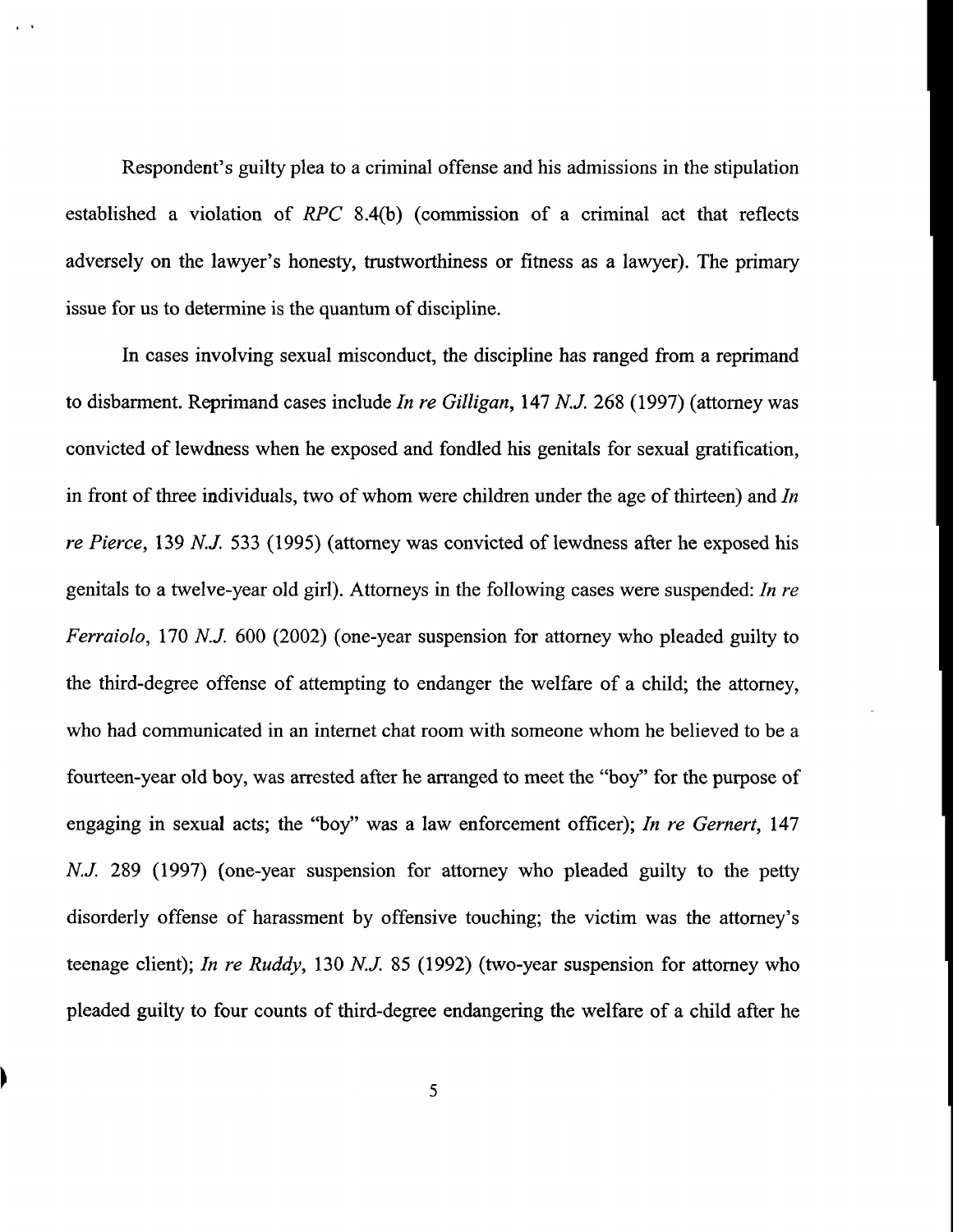fondled several young boys); *In re Herman,* 108 N.J. 66 (1987) (three-month suspension for attorney who pleaded guilty to second degree sexual assault after he touched the buttocks of a ten-year old boy). The most serious cases involving sexual misconduct have resulted in disbarment: *In re Wright,* 152 N.J. 35 (1997) (attorney was convicted of aggravated sexual assault); *In re Palmer,* 147 N.J. 312 (1997) (attorney pleaded guilty to seven counts of third degree aggravated criminal sexual contact and one count of fourth degree criminal sexual contact); *In re X,* 120 N.J. 459 (1990) (attorney pleaded guilty to three counts of second degree sexual assault; the victims were his three daughters).

In *McBroom, supra,* 158 N.J. 258, the attomey pleaded guilty to a violation of 18 *U.S.C.A.* 2252(a)(4), possession of child pornography. In that case, the attorney downloaded from the Internet images of minors engaged in sexually explicit conduct. He was sentenced in federal court to a term of six months' imprisonment, followed by home confinement for a period of two months. The record contained evidence that McBroom had been sexually abused as a child; that he was addicted to alcohol and cocaine; and that he was obsessed with pomography. McBroom was suspended for two years, retroactive to the date of his temporary suspension. At the time that the order of suspension was entered, McBroom had already been temporarily suspended for more than three years. In effect, thus, the suspension was for "time served." In issuing our decision in *McBroom,* we did not intend to proclaim a "bright-line" rule that an attorney's possession of child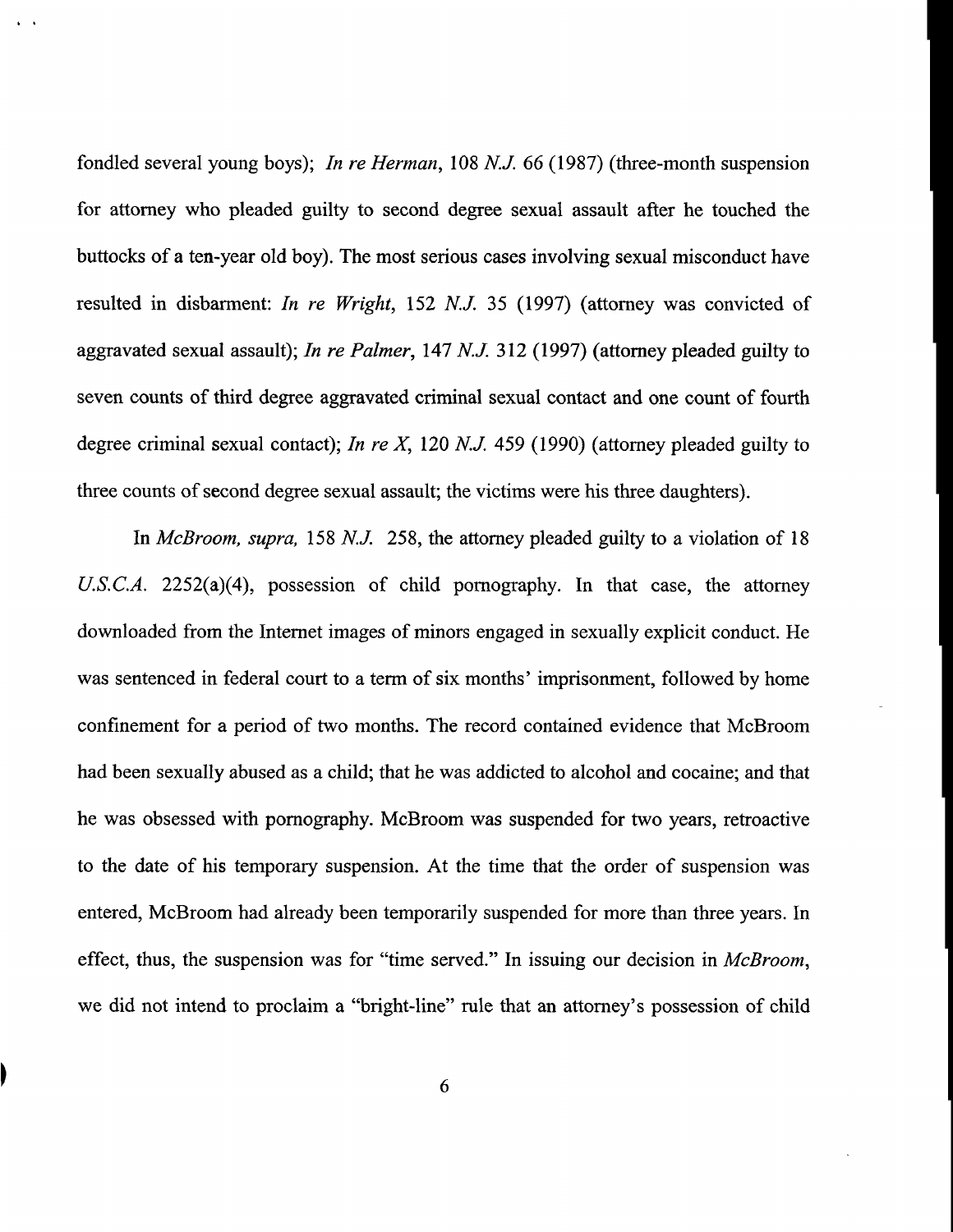pornography will invariably result in a two-year suspension. Each case is fact-sensitive and must be decided on its own merits. *See, In re Musto,* 152 *N.J.* 165, 178 (1997); *In re Hasbrouck,* 140 N.J. 162 (1995); *In re Kinnear,* 105 N.J. 391,395 (1987); *In re Litwin,* 104 N.J. 361,366 (1986).

Unquestionably, respondent's misconduct in this matter was very serious. In our view, however, because his actions were limited to possession of pornographic materials, they were not as serious as those of the attorneys who had direct contact with their victims and placed them in fear. Moreover, respondent's misconduct was less egregious than that of Ferraiolo, who received a one-year suspension for arranging to meet an individual whom he believed to be a fourteen-year old boy, for purposes of engaging in sexual acts. By no means do we mean to trivialize respondent's transgressions. Nonetheless, we cannot overlook the circumstance that, unlike the attorneys in some of the cases previously discussed, respondent did not expose himself to children or inappropriately touch them. His wrongdoing, while reprehensible and criminal, was passive in nature. We also took into account respondent's previously unblemished legal career of twenty-one years.

We recently considered a similar case in which the attorney was sentenced to a fifteen-month prison term after he pleaded guilty to one count of possession of child pornography, in violation of 18 *U.S.C.A.* 2252(1)(4)(B). *In the Matter of James 1. Peck*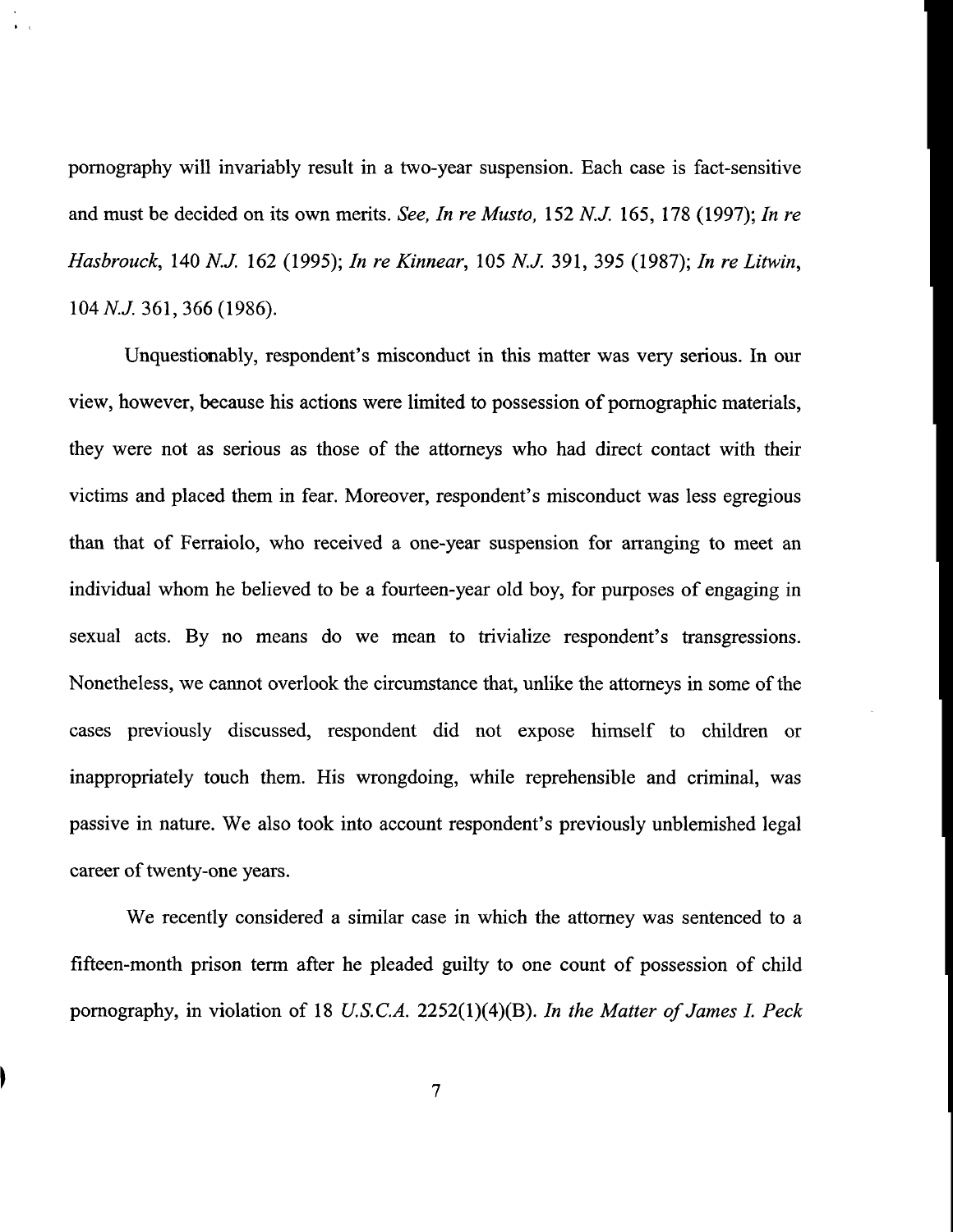*IV*, Docket No. DRB 02-342 (2003). We determined to suspend that attorney for one year. Here, respondent introduced reports from three professionals, all of whom agreed that he was not a risk to children or the general community. As noted above, the psychologist retained by the Bergen County Prosecutor's Office did not oppose respondent's entry into the pre-trial intervention program. In contrast, the attorney in *Peck* did not offer reports by any mental health professional, in mitigation of his conduct. Moreover, unlike respondent, who was admitted into the pre-trial intervention program, Peck was not only sentenced in accordance with federal sentencing guidelines, but the judge specifically denied his request for a downward departure.

Based on the foregoing, four members determined to suspend respondent for six months. Three members dissented, voting to suspend him for two years. Those members filed a separate dissenting decision. Two members did not participate.

We further required respondent to reimburse the Disciplinary Oversight Committee for administrative costs.

By:

Chair Disciplinary Review Board